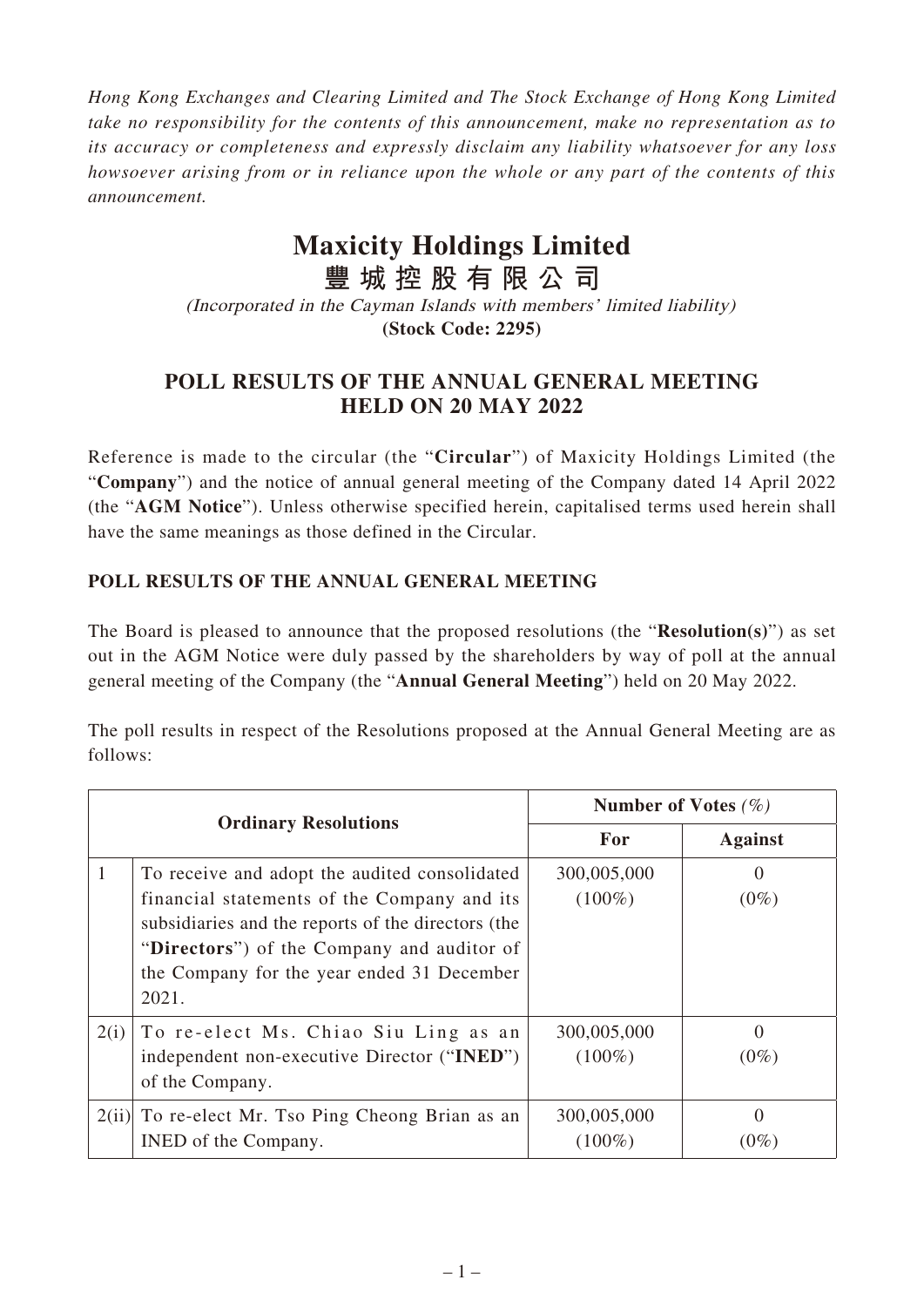| <b>Ordinary Resolutions</b> |                                                                                                                                                                                                                                                                                                                                                                                                                                               | Number of Votes $(\%)$   |                           |
|-----------------------------|-----------------------------------------------------------------------------------------------------------------------------------------------------------------------------------------------------------------------------------------------------------------------------------------------------------------------------------------------------------------------------------------------------------------------------------------------|--------------------------|---------------------------|
|                             |                                                                                                                                                                                                                                                                                                                                                                                                                                               | For                      | <b>Against</b>            |
| $\overline{3}$              | To authorise the board of Directors (the<br>"Board") to fix the Directors' remuneration.                                                                                                                                                                                                                                                                                                                                                      | 300,005,000<br>$(100\%)$ | $\Omega$<br>$(0\%)$       |
| $\overline{4}$              | To re-appoint Grant Thornton Hong Kong<br>Limited as the auditor of the Company to hold<br>office until the conclusion of the next annual<br>general meeting, and to authorise the Board to<br>fix their remuneration.                                                                                                                                                                                                                        | 300,005,000<br>$(100\%)$ | $\overline{0}$<br>$(0\%)$ |
| $\mathfrak{S}$              | To grant a general mandate to the Directors<br>to allot, issue and deal with additional shares<br>of the Company (the "Shares") not exceeding<br>20% of the total number of Shares in issue<br>(ordinary resolution in item No. 5 of the notice<br>of Annual General Meeting).                                                                                                                                                                | 300,005,000<br>$(100\%)$ | $\overline{0}$<br>$(0\%)$ |
| 6                           | To grant a general mandate to the Directors<br>to repurchase the Company's Shares not<br>exceeding 10% of the total number of Shares in<br>issue (ordinary resolution in item No. 6 of the<br>notice of Annual General Meeting).                                                                                                                                                                                                              | 300,005,000<br>$(100\%)$ | $\overline{0}$<br>$(0\%)$ |
| $\overline{7}$              | To extend, conditional upon the passing of<br>resolutions 5 and 6, the total number of shares<br>of the Company repurchased under resolution<br>6 to the mandate granted to the Directors under<br>resolution 5 (ordinary resolution in item No. 7)<br>of the notice of Annual General Meeting).                                                                                                                                              | 300,005,000<br>$(100\%)$ | $\mathbf{0}$<br>$(0\%)$   |
|                             | <b>Special Resolution</b>                                                                                                                                                                                                                                                                                                                                                                                                                     | For                      | <b>Against</b>            |
| 8                           | To adopt the Amended Articles (as defined in<br>the Circular) as the new articles of association<br>in substitution for and to the exclusion of<br>the existing amended and restated articles of<br>association of the Company with effect from<br>the close of the Annual General Meeting<br>and authorise any one director or officer<br>of the Company to do all things necessary<br>to implement the adoption of the Amended<br>Articles. | 300,005,000<br>$(100\%)$ | $\overline{0}$<br>$(0\%)$ |